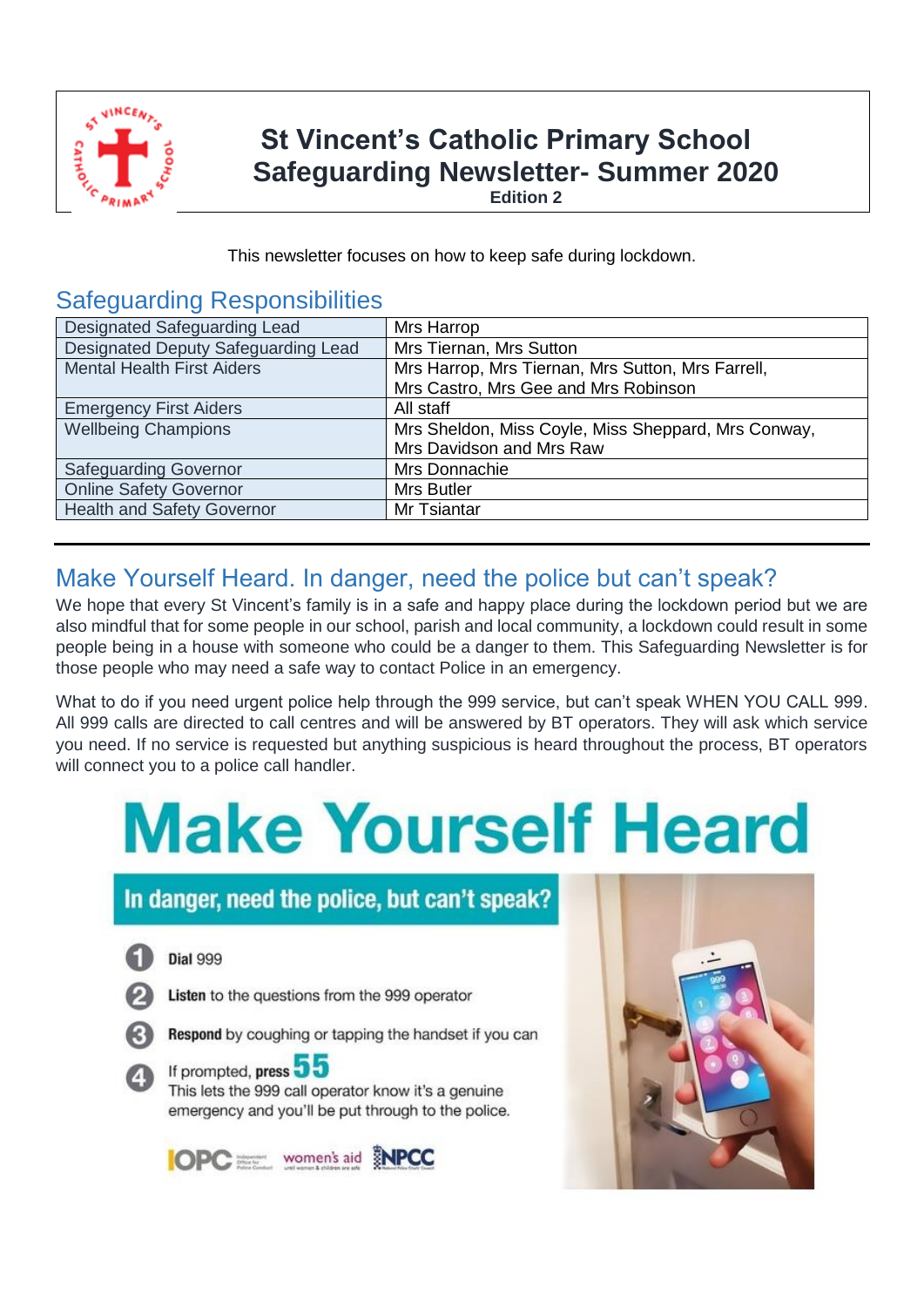#### IF YOU CALL 999 FROM A MOBILE

It is always best to speak to the operator if you can, even by whispering. You may also be asked to cough or tap the keys on your phone in response to questions. If making a sound would put you or someone else in danger and the BT operator cannot decide whether an emergency service is needed, your call will be transferred to the Silent Solution system. The Silent Solution is a police system used to filter out large numbers of accidental or hoax 999 calls. It also exists to help people who are unable to speak, but who genuinely need police assistance. You will hear an automated police message, which lasts for 20 seconds and begins with 'you are through to the police'. It will ask you to press 55 to be put through to police call management. The BT operator will remain on the line and listen. If you press 55, they will be notified and transfer the call to the police. If you do not press 55, the call will be terminated. Pressing 55 does not allow police to track your location.

#### WHAT THEN?

When transferred to your local police force, the police call handler will attempt to communicate with you by asking simple yes or no questions. If you are not able to speak, listen carefully to the questions and instructions from the call handler so they can assess your call and arrange help if needed.

# IF YOU CALL 999 FROM A LANDLINE

Because it's less likely that 999 calls are made by accident from landlines, the Silent Solution system is not used. If, when an emergency call on a landline is received:

- there is no request for an emergency
- the caller does not answer questions

• only background noise can be heard and BT operators cannot decide whether an emergency service is needed, then you will be connected to a police call handler as doubt exists. If you replace the handset, the landline may remain connected for 45 seconds in case you pick it up again. If you pick up again during this 45 seconds and the BT operator is concerned for your safety, the call will be connected to police. When 999 calls are made from landlines, information about where you are calling from should be automatically available to the call handlers to help provide a response.



### Covid-19: Women's Aid's safety advice

If you feel unsafe isolating in a house with an abusive person, there are organisations and support services who can help. Support services can help you think through your safety options and provide emotional support. You can access support by calling a national helpline or accessing support online. Local support services are also still open, and are adapting the way they work to ensure you can still get the help you need.

Women's Aid is continuing to provide the following services:

[The Survivors' Forum](https://survivorsforum.womensaid.org.uk/) is an online resource for survivors of domestic abuse. The Survivors' forum can be accessed 24/7. This is a place where survivors can support each other and share their experiences.